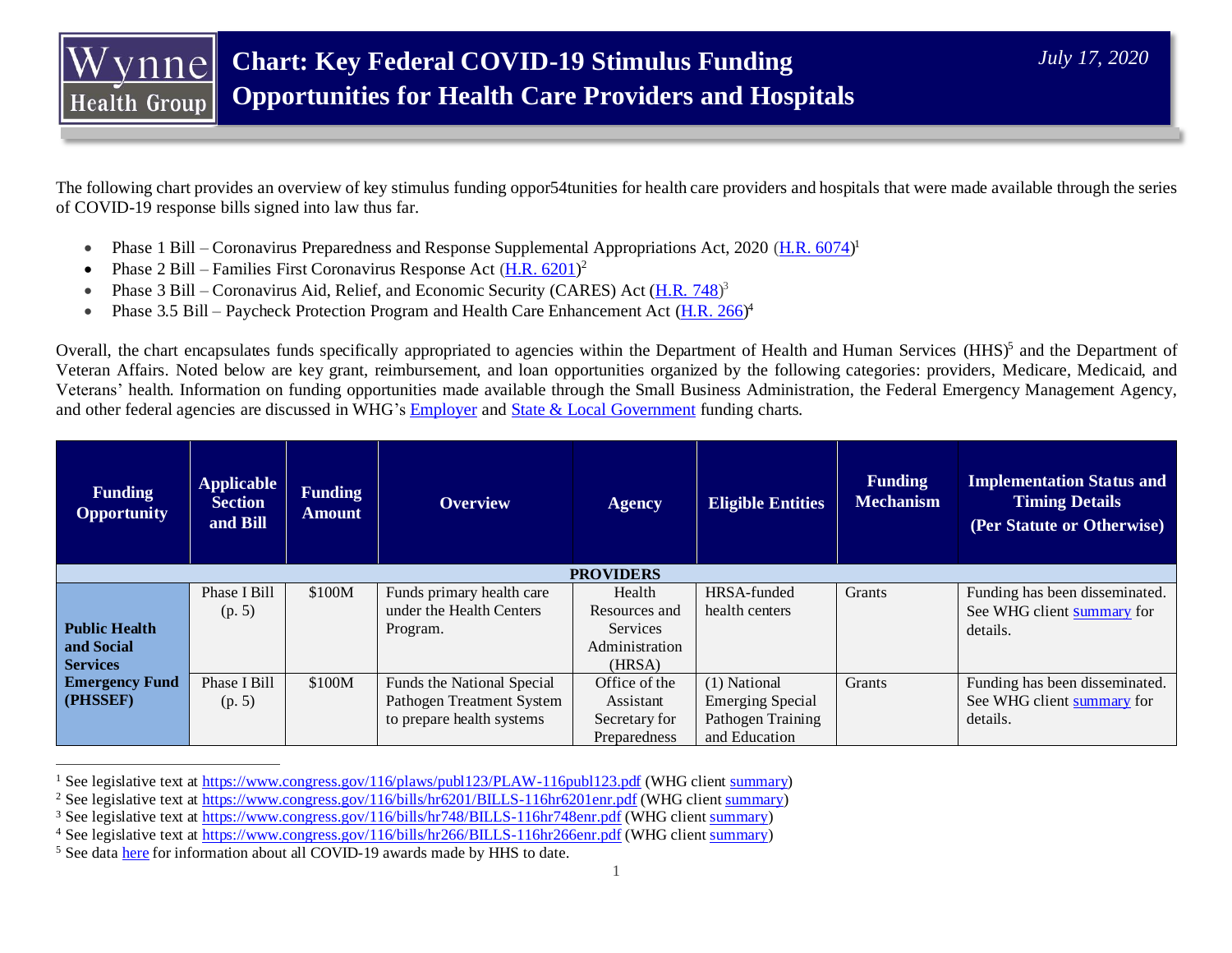|                                                              |              | for an influx of COVID-19<br>patients.                                                                                            | and Response<br>(ASPR) | Center (NETEC);<br>(2) Regional Ebola<br>and Other Special<br>Pathogen treatment<br>centers; $(3)$<br>Hospital<br>Preparedness<br>Program (HPP)<br>cooperative<br>agreement<br>recipients and their<br>state/jurisdiction<br>Special Pathogen<br><b>Treatment Centers;</b><br>and (4) Hospital<br>associations |                                        |                                                                                                                                                                                                                                                                                                                                                                           |
|--------------------------------------------------------------|--------------|-----------------------------------------------------------------------------------------------------------------------------------|------------------------|----------------------------------------------------------------------------------------------------------------------------------------------------------------------------------------------------------------------------------------------------------------------------------------------------------------|----------------------------------------|---------------------------------------------------------------------------------------------------------------------------------------------------------------------------------------------------------------------------------------------------------------------------------------------------------------------------------------------------------------------------|
| Phase 2 Bill<br>(p. 5)<br>Phase 3.5<br><b>Bill</b><br>(p. 7) | \$1B<br>\$1B | Reimburses the costs of<br>COVID19 diagnostic testing<br>and services provided to<br>uninsured individuals.                       | <b>HRSA</b>            | Licensed health<br>care providers                                                                                                                                                                                                                                                                              | Reimbursements                         | Funding is available until<br>expended.<br>As of July 16, HRSA has<br>reimbursed providers about<br>\$94M for testing claims and<br>\$283M for treatment claims.<br>Data is available here.<br>HRSA launched a claims portal<br>to reimburse providers and<br>facilities for COVID-19<br>services provided to the<br>uninsured.<br>See WHG client summary for<br>details. |
| Phase 3 Bill<br>(p. 281)                                     | \$250M       | Provides additional funding<br>for the Hospital<br>Preparedness Program<br>$(HPP)$ .                                              | <b>ASPR</b>            | HPP grantees or<br>sub-grantees or as<br>Secretary<br>prescribes                                                                                                                                                                                                                                               | Grants or<br>cooperative<br>agreements | Funds available until September<br>30, 2024.                                                                                                                                                                                                                                                                                                                              |
| Phase 3 Bill<br>(p. 282)                                     | \$90M        | Provides additional funding<br>to Ryan White HIV/AIDS<br>clinics for the prevention,<br>preparation, and response to<br>COVID-19. | <b>HRSA</b>            | Ryan White<br>HIV/AIDS clinics<br>with existing<br>contracts, grants, or<br>cooperative<br>agreements                                                                                                                                                                                                          | Supplemental<br>grants                 | Funds were awarded on April<br>15, 2020. A list of award<br>recipients is available here.                                                                                                                                                                                                                                                                                 |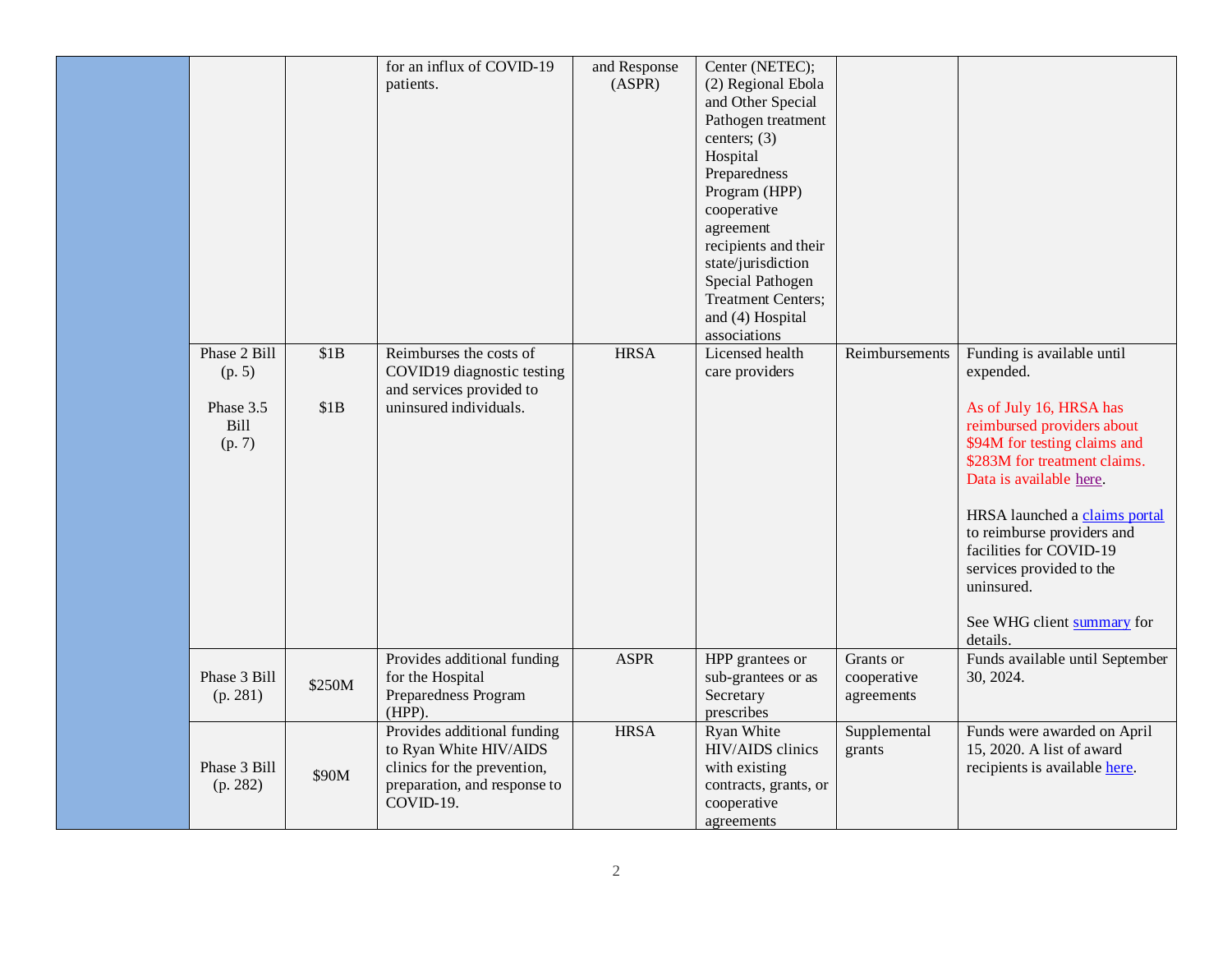| Phase 3 Bill<br>(p. 282)           | \$180M   | Provides additional funding<br>for telehealth and rural<br>health activities.                                                                                                                                                                           | <b>HRSA</b>                   | Hospitals funded<br>through the Small<br>Rural Hospital<br>Improvement<br>Program (SHIP)<br>(\$150M)<br>Tribes, tribal<br>organizations,<br>urban Indian health<br>organizations, or<br>health service<br>providers to tribes<br>(\$15M)                                                                               | Supplemental<br>grants                                  | Funds were awarded for the<br>SHIP on April 22, 2020. A list<br>of award recipients is available<br>here.<br>Funds were awarded for the<br>Rural Tribal COVID-19<br>Response program on May 28,<br>2020. A list of award recipients<br>is available here.                                                                                                                                                                                                                             |
|------------------------------------|----------|---------------------------------------------------------------------------------------------------------------------------------------------------------------------------------------------------------------------------------------------------------|-------------------------------|------------------------------------------------------------------------------------------------------------------------------------------------------------------------------------------------------------------------------------------------------------------------------------------------------------------------|---------------------------------------------------------|---------------------------------------------------------------------------------------------------------------------------------------------------------------------------------------------------------------------------------------------------------------------------------------------------------------------------------------------------------------------------------------------------------------------------------------------------------------------------------------|
| Phase 3.5<br>Bill<br>(p. 7)        | \$1.825B | Provides funding to support<br>administration of COVID-<br>19 tests. This includes both<br>testing for active infection<br>and prior exposure, and<br>further includes molecular,<br>antigen, and serological<br>tests.                                 | <b>HRSA</b>                   | Testing for the<br>Uninsured (\$1B)<br>HRSA-funded<br>health centers and<br><b>FQHCs (\$600M)</b><br>RHCs (\$225M)<br>includes funding<br>for building or<br>construction of<br>temporary<br>structures, leasing<br>of properties, and<br>retrofitting<br>facilities as<br>necessary to<br>support COVID-19<br>testing | Grants or other<br>mechanisms                           | Funding must be allocated<br>within 30 days of enactment.<br>Nearly \$583 million was<br>awarded to HRSA-funded<br>health centers. A list of award<br>recipients is available here.<br>HHS awarded \$225 million to<br>RHCs for COVID-19 testing. A<br>state-by-state breakdown of the<br>funding is available here.<br>HHS awarded more than \$21<br>million to Health Center<br>Controlled Networks (\$4.5)<br>million) and Health Center<br>Program look-alikes (\$17<br>million). |
| Phase 3.5<br><b>Bill</b><br>(p. 6) | \$1B     | Provides funding to develop<br>and implement COVID-19<br>testing and associated<br>technologies, accelerate<br>development of point of<br>care and other rapid testing,<br>and for partnerships with<br>governmental and non-<br>governmental entities. | NIH Office of<br>the Director | Governmental and<br>non-governmental<br>entities                                                                                                                                                                                                                                                                       | Not specified<br>(likely)<br>cooperative<br>agreements) | Funding must be allocated<br>within 30 days of enactment.                                                                                                                                                                                                                                                                                                                                                                                                                             |
| Phase 3.5<br>Bill                  | \$1B     | Provides funding for<br>research, development,                                                                                                                                                                                                          | <b>BARDA</b>                  | Not specified;<br>however, BARDA                                                                                                                                                                                                                                                                                       | Not specified<br>(likely)                               | Funding must be allocated<br>within 30 days of enactment.                                                                                                                                                                                                                                                                                                                                                                                                                             |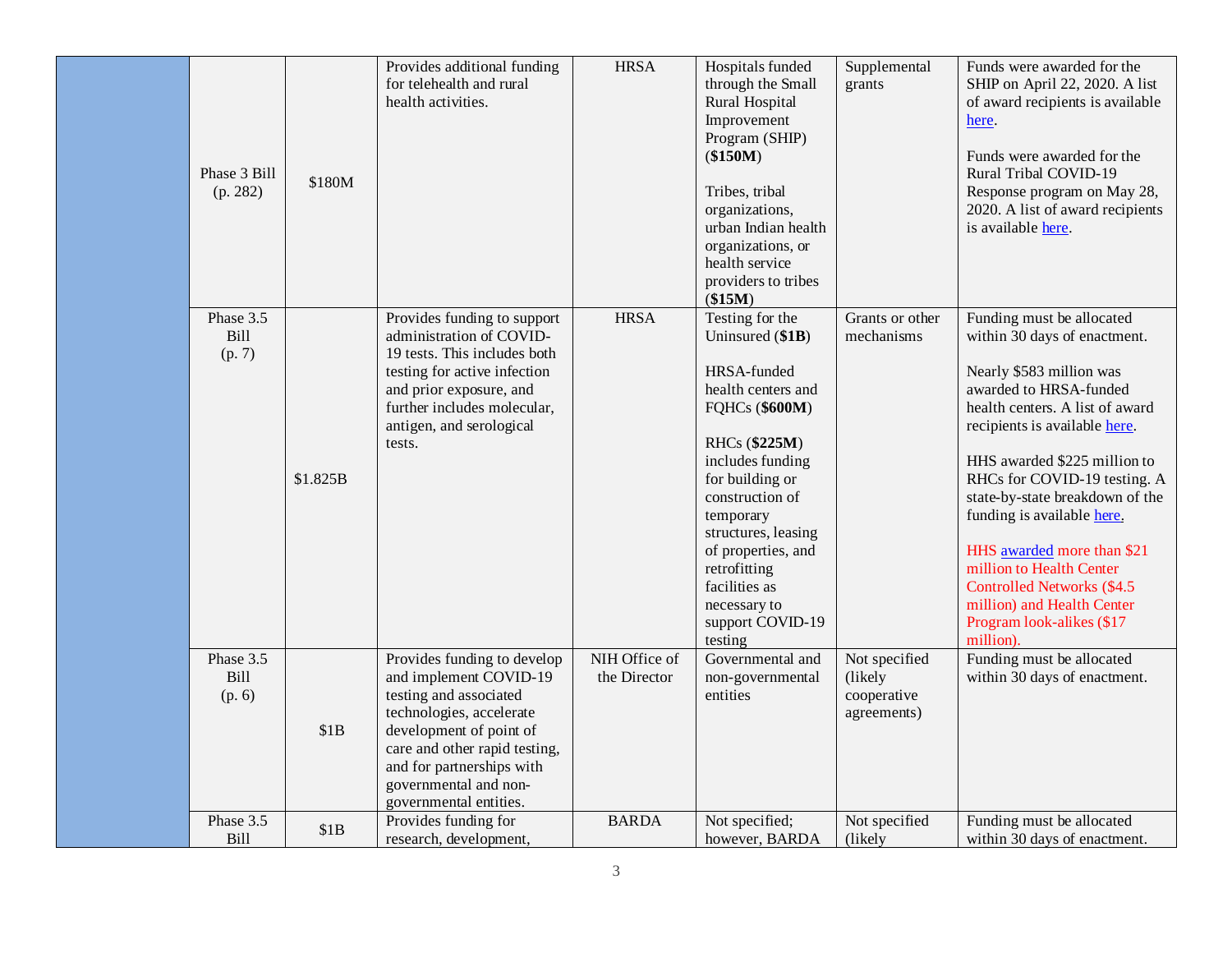|                                | (p. 6)                                                                   |                 | manufacturing, production,<br>and purchase of diagnostic,<br>serologic, or other COVID-<br>19 tests or related supplies.                                                                                                                                                                                                                                                                                                                                                                                                                                                                                                                                                                                                                                                                 |                       | relies on public-<br>private partnerships                                                                                                        | cooperative<br>agreements)                                                                                                                                                                                                                                                                                                                                                                                   |                                                                                                                                                                                                                                                                                                                                                                                                                                                                                                                                                                                                                                                                                                                                                                                                                                                                                                                                                                        |
|--------------------------------|--------------------------------------------------------------------------|-----------------|------------------------------------------------------------------------------------------------------------------------------------------------------------------------------------------------------------------------------------------------------------------------------------------------------------------------------------------------------------------------------------------------------------------------------------------------------------------------------------------------------------------------------------------------------------------------------------------------------------------------------------------------------------------------------------------------------------------------------------------------------------------------------------------|-----------------------|--------------------------------------------------------------------------------------------------------------------------------------------------|--------------------------------------------------------------------------------------------------------------------------------------------------------------------------------------------------------------------------------------------------------------------------------------------------------------------------------------------------------------------------------------------------------------|------------------------------------------------------------------------------------------------------------------------------------------------------------------------------------------------------------------------------------------------------------------------------------------------------------------------------------------------------------------------------------------------------------------------------------------------------------------------------------------------------------------------------------------------------------------------------------------------------------------------------------------------------------------------------------------------------------------------------------------------------------------------------------------------------------------------------------------------------------------------------------------------------------------------------------------------------------------------|
| <b>Provider Relief</b><br>Fund | Phase 3 Bill<br>$(p. 280-284)$<br>Phase 3.5<br><b>Bill</b><br>$(p. 3-4)$ | \$100B<br>\$75B | Funds to be used to prevent,<br>prepare for, and respond to<br>$COVID-19$ – including<br>health care related expenses<br>or lost revenues attributed to<br>COVID-19.<br>Funds may be used for:<br>building or construction of<br>temporary structures;<br>leasing of properties;<br>medical supplies and<br>equipment, including<br>personal protective<br>equipment (PPE) and testing<br>supplies; increased<br>workforce trainings;<br>emergency operations<br>centers; retrofitting<br>facilities; and surge<br>capacity.<br>Funds may not be used to<br>reimburse expenses or other<br>losses that have been<br>reimbursed from other<br>sources or that other sources<br>are obligated to reimburse.<br>Recipients are required to<br>submit reports and maintain<br>documentation. | <b>HHS &amp; HRSA</b> | Medicare or<br>Medicaid enrolled<br>suppliers and<br>providers (plus<br>non-profit and for-<br>profit entities per<br>Secretarial<br>discretion) | Grants (or other<br>mechanisms),<br>with awards<br>issued on a<br>rolling-basis,<br>and in<br>consideration of<br>the most<br>efficient<br>payment system<br>practicable.<br>For funds<br>appropriated<br>through the<br>Phase 3.5 bill,<br>stakeholders<br>will be required<br>to submit an<br>application to<br>receive funding.<br>HHS can make<br>these payments<br>prospectively or<br>retrospectively. | <b>Overall Implementation</b><br><b>Summary:</b> To date, HHS has<br>allocated approximately \$116B<br>of the \$175B in<br>congressionally-appropriated<br>Provider Relief funding. This<br>includes: \$50B in general<br>distributions based on 2019<br>Medicare FFS reimbursement<br>(\$30B) and 2018 CMS cost<br>reports (\$20B), as well as \$66B<br>in targeted allocations.<br>HHS has committed to using<br>some amount of the roughly<br>\$59B in remaining funding to<br>reimburse dentists and<br>providers caring for the<br>uninsured.<br>A detailed implementation<br>breakdown follows.<br><b>Detailed Implementation</b><br><b>Information:</b><br>Two tranches of general<br>distributions totaling \$50B have<br>been released:<br>HHS delivered initial<br>1.<br>provider relief payments<br>(\$30B) on April 10, 2020.<br>See WHG client summary<br>for details.<br>The second tranche of<br>2.<br>payments went out April<br>24, 2020 (\$20B). See |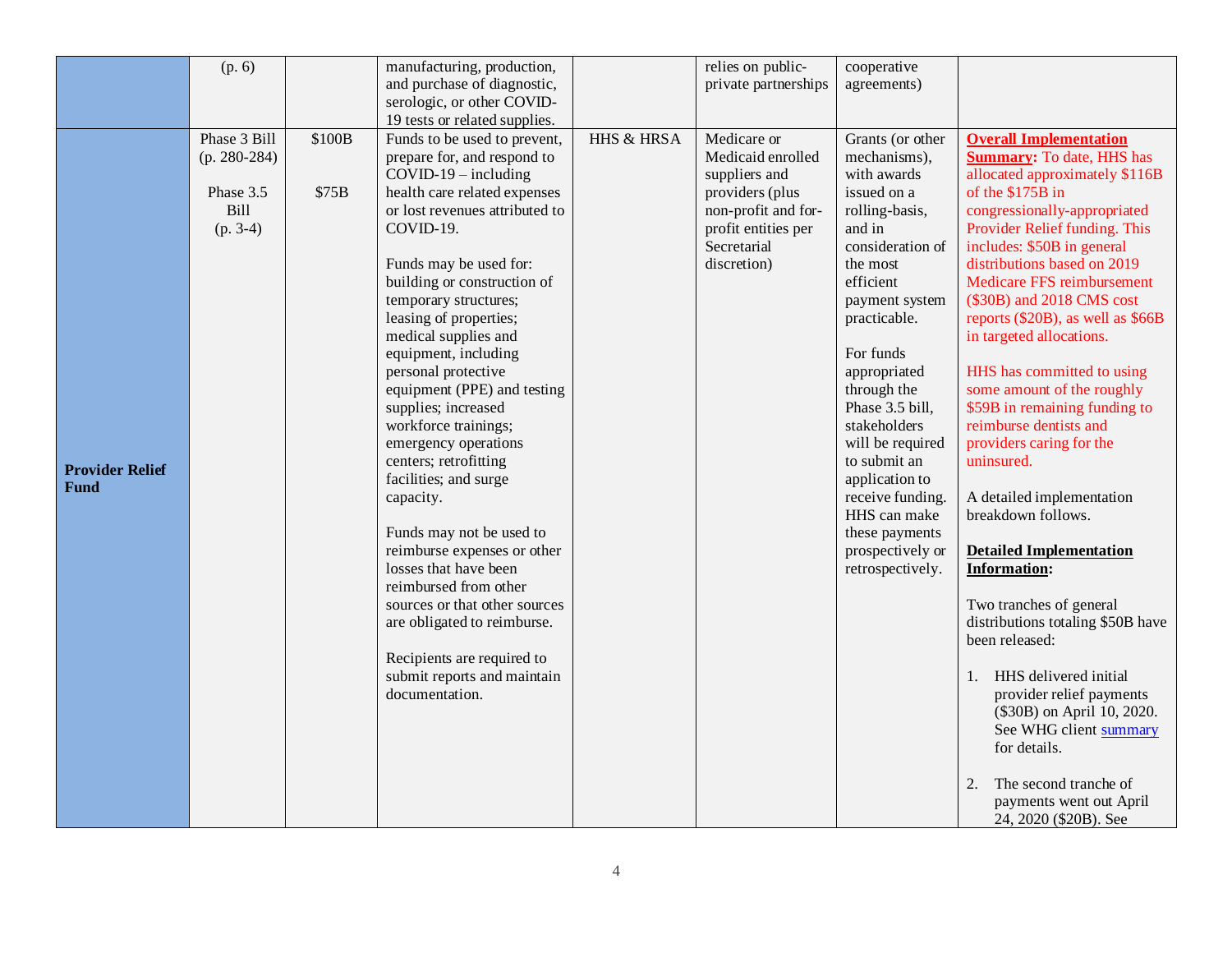|  |  |  | WHG client summary for<br>details.                                                                                                                                                                                           |
|--|--|--|------------------------------------------------------------------------------------------------------------------------------------------------------------------------------------------------------------------------------|
|  |  |  | Additional, targeted allocations<br>totaling roughly \$66B have also<br>been made to high impact areas,<br>rural providers, nursing homes,<br>tribal providers, Medicaid and<br>CHIP providers, and safety net<br>providers: |
|  |  |  | HHS began making<br>$\bullet$<br>allocations to high impact<br>areas (\$12B) and rural<br>providers (\$10B) May 1,<br>2020. See WHG client<br>summary for details.                                                           |
|  |  |  | On May 22, 2020 HHS<br>$\bullet$<br>announced \$4.9B would be<br>distributed to nursing<br>homes. See WHG client<br>summary for details.                                                                                     |
|  |  |  | HHS distributed \$500M to<br>$\bullet$<br>the Indian Health Service<br>and tribal providers on<br>May 26, 2020. See WHG<br>client summary for details.                                                                       |
|  |  |  | HHS allocated \$25B to<br>$\bullet$<br>Medicaid/CHIP providers<br>and safety net hospitals on<br>June 9, 2020. See WHG<br>client summary for details.                                                                        |
|  |  |  | On July 10, 2020 HHS<br>$\bullet$<br>announced it would<br>distribute \$3B to safety net<br>hospitals and \$1B to rural<br>providers. See WHG client<br>summary for details.                                                 |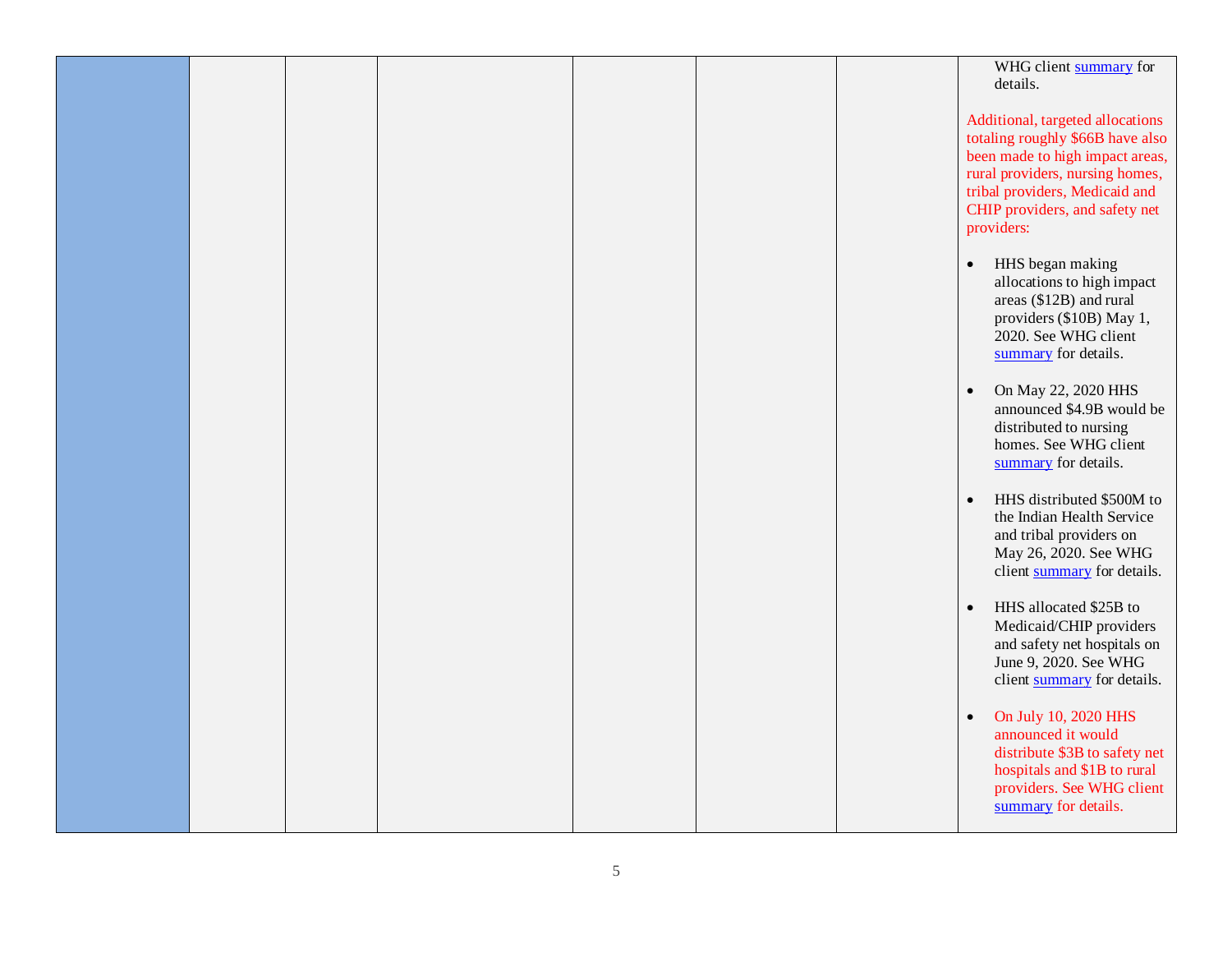|                                                                              |                              |          |                                                                                                                                                                                                                                                                                                                                                                                                                                                                                                                                                                                                                                                                                                                                                                                                                                                                                                                                                                                                                                                         |             |               |        | <b>HHS</b> announced on July<br>$\bullet$<br>17, 2020 that it would<br>distribute another \$10B to<br>hospitals in "hotpots." |
|------------------------------------------------------------------------------|------------------------------|----------|---------------------------------------------------------------------------------------------------------------------------------------------------------------------------------------------------------------------------------------------------------------------------------------------------------------------------------------------------------------------------------------------------------------------------------------------------------------------------------------------------------------------------------------------------------------------------------------------------------------------------------------------------------------------------------------------------------------------------------------------------------------------------------------------------------------------------------------------------------------------------------------------------------------------------------------------------------------------------------------------------------------------------------------------------------|-------------|---------------|--------|-------------------------------------------------------------------------------------------------------------------------------|
| <b>Rural Health</b><br>and Small<br><b>Provider Grant</b><br><b>Programs</b> | Phase 3 Bill<br>$(p. 90-92)$ | \$397.5M | <b>Rural Health Care</b><br><b>Services Outreach:</b><br>Provides support to promote<br>rural health care services<br>outreach projects utilizing<br>evidence-based or<br>promising practice models<br>to address community-<br>specific health concerns.<br><b>Rural Health Network</b><br><b>Development: Provides</b><br>support to rural<br>communities for the<br>implementation of activities<br>needed to plan and develop<br>formal and integrated health<br>care networks such as, but<br>not limited to, business plan<br>development, community<br>needs assessment, network<br>organizational assessment,<br>SWOT analysis, and health<br>information technology<br>readiness assessment.<br><b>Small Health Care</b><br><b>Provider Quality</b><br><b>Improvement: Provides</b><br>support for the planning and<br>implementation of<br>evidenced-based quality<br>improvement activities in<br>the rural primary care<br>setting to improve the<br>quality and delivery of rural<br>primary care services and<br>patient health outcomes. | <b>HRSA</b> | Not specified | Grants | Funds available until September<br>30, 2025.                                                                                  |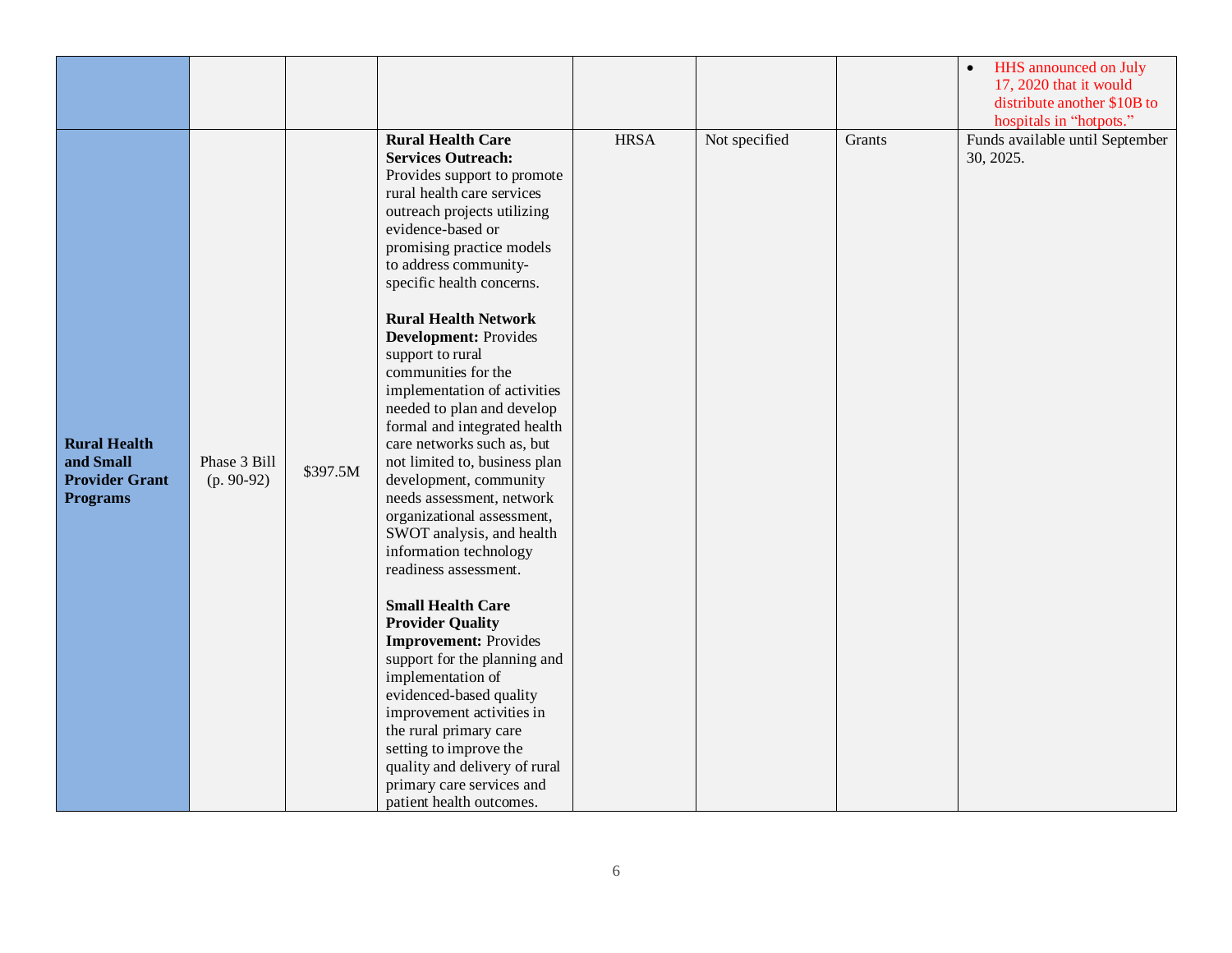| <b>Community</b><br><b>Health Centers</b> | Phase 3 Bill<br>(p.88)   | \$1.32B | Grants additional funding<br>for the detection,<br>prevention, diagnosis, and<br>treatment of COVID-19.                                                                                                     | <b>HRSA</b>                                      | <b>CHCs</b>                                                                                                                                                                                                                                                                                                                                                                                                                                                                                                                                                  | Grants                 | Funds were awarded on April 9,<br>2020. See WHG client<br>summary for details.                                                                                                                                                                                                                                                                     |
|-------------------------------------------|--------------------------|---------|-------------------------------------------------------------------------------------------------------------------------------------------------------------------------------------------------------------|--------------------------------------------------|--------------------------------------------------------------------------------------------------------------------------------------------------------------------------------------------------------------------------------------------------------------------------------------------------------------------------------------------------------------------------------------------------------------------------------------------------------------------------------------------------------------------------------------------------------------|------------------------|----------------------------------------------------------------------------------------------------------------------------------------------------------------------------------------------------------------------------------------------------------------------------------------------------------------------------------------------------|
| <b>Telehealth</b>                         | Phase 3 Bill<br>(p. 251) | \$200M  | Supports the efforts of<br>health care providers to<br>address coronavirus by<br>providing<br>telecommunications<br>services, information<br>services, and devices<br>necessary for telehealth<br>services. | Federal<br>Communications<br>Commission<br>(FCC) | (1) Post-secondary<br>education<br>institutions offering<br>health care<br>instruction,<br>teaching hospitals,<br>and medical<br>schools; (2) CHCs<br>or health centers<br>providing health<br>care to migrants;<br>(3) Local health<br>departments or<br>agencies; (4)<br>Community mental<br>health centers; (5)<br>Not-for-profit<br>hospitals; (6) Rural<br>health clinics; (7)<br>Skilled nursing<br>facilities; or (8)<br>Consortia of health<br>care providers<br>wherein one or<br>more entities fall<br>within the<br>aforementioned<br>categories. | Grants                 | <b>Implementation Update: The</b><br>FCC posted the final list of<br>awardees on July 8, see details<br>here.<br>Applications closed on June 25,<br>2020.<br>Funds available until expended<br>or until the end of the COVID-<br>19 emergency. <sup>6</sup><br>Application period opened<br>April 13, 2020. See WHG client<br>summary for details. |
|                                           | Phase 3 Bill<br>(p. 88)  | \$145M  | <b>Telehealth Resource</b><br><b>Centers (TRCs)</b> assist<br>health care organizations,<br>health care networks, and<br>health care providers in the<br>implementation of cost-<br>effective telehealth    | <b>HRSA</b>                                      | TRCs and TNCs                                                                                                                                                                                                                                                                                                                                                                                                                                                                                                                                                | Supplemental<br>grants | Funds available until September<br>30, 2025.<br>More than \$11.5 million<br>awarded on April 22, 2020. A<br>list of the award recipients is<br>available here.                                                                                                                                                                                     |

<sup>&</sup>lt;sup>6</sup> The public health emergency was last [renewed](https://www.phe.gov/emergency/news/healthactions/phe/Pages/covid19-21apr2020.aspx) April 26, 2020 and is currently scheduled to end **July 25, 2020** unless it is renewed again.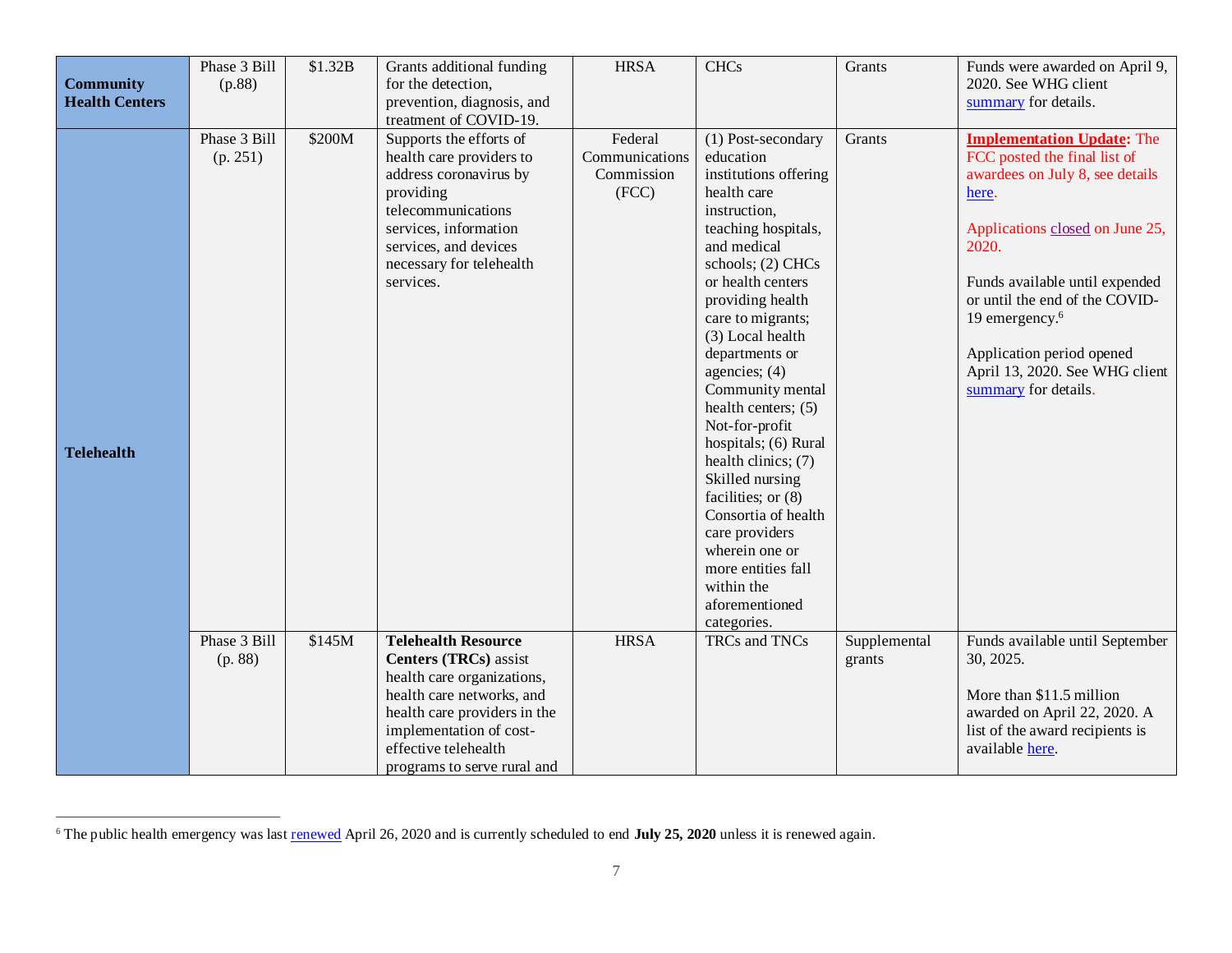|                                                                                                              |                                |                                              | medically underserved areas<br>and populations.<br><b>Telehealth Network</b><br>Centers (TNCs) are used<br>to: (a) expand access to,<br>coordinate, and improve the<br>quality of health care<br>services; (b) improve and<br>expand the training of<br>health care providers; and/or<br>(c) expand and improve the<br>quality of health<br>information available to<br>health care providers, and<br>patients and their families,<br>for decision-making. |                 |                                          |                | \$15 million was awarded to 159<br>organizations across 5 health<br>workforce programs to increase<br>telehealth capabilities. More<br>information about the recipients<br>is available here. |
|--------------------------------------------------------------------------------------------------------------|--------------------------------|----------------------------------------------|------------------------------------------------------------------------------------------------------------------------------------------------------------------------------------------------------------------------------------------------------------------------------------------------------------------------------------------------------------------------------------------------------------------------------------------------------------|-----------------|------------------------------------------|----------------|-----------------------------------------------------------------------------------------------------------------------------------------------------------------------------------------------|
|                                                                                                              |                                |                                              |                                                                                                                                                                                                                                                                                                                                                                                                                                                            | <b>MEDICARE</b> |                                          |                |                                                                                                                                                                                               |
| <b>Temporary</b><br><b>Suspension of</b><br><b>Medicare</b><br><b>Sequestration</b>                          | Phase 3 Bill<br>(p. 141)       | Estimated<br>impact is<br>\$85B <sup>7</sup> | Temporarily suspends the 2<br>percent Medicare sequester<br>on FFS Medicare payments,<br>which will increase<br>reimbursement to hospitals<br>and other providers during<br>the COVID-19 outbreak.                                                                                                                                                                                                                                                         | <b>CMS</b>      | <b>Enrolled Medicare</b><br>providers    | Reimbursements | Beginning May 1, 2020,<br>through Dec. 31, 2020.                                                                                                                                              |
| <b>Medicare Add-</b><br>on Payment for<br><b>Inpatient</b><br><b>Hospital</b><br>COVID-19<br><b>Patients</b> | Phase 3 Bill<br>(p. 142)       | Unspecified                                  | Hospitals will receive a<br>Medicare payment increase<br>of 20 percent for patients<br>diagnosed with COVID-19<br>and discharged during the<br>emergency period. This<br>add-on is provided by<br>increasing the weighting<br>factor for the diagnosis-<br>related groups (DRG) that a<br>COVID-19 discharged<br>patient is assigned by 20<br>percent, without any budget<br>neutrality adjustment.                                                        | <b>CMS</b>      | <b>Enrolled Medicare</b><br>providers    | Reimbursements | The duration of the COVID-19<br>emergency. <sup>8</sup>                                                                                                                                       |
| <b>Accelerated</b><br><b>Payment for</b>                                                                     | Phase 3 Bill<br>$(p. 146-147)$ | Unspecified                                  | <b>Expands the Medicare</b><br>accelerated payment                                                                                                                                                                                                                                                                                                                                                                                                         | <b>CMS</b>      | <b>Enrolled Medicare</b><br>Part A and B | Loans          | The duration of the COVID-19<br>emergency.                                                                                                                                                    |

<sup>&</sup>lt;sup>7</sup> Based on an analysis by the American Hospital Association.

<sup>&</sup>lt;sup>8</sup> The public health emergency was last [renewed](https://www.phe.gov/emergency/news/healthactions/phe/Pages/covid19-21apr2020.aspx) April 26, 2020 and is currently scheduled to end **July 25, 2020** unless it is renewed again.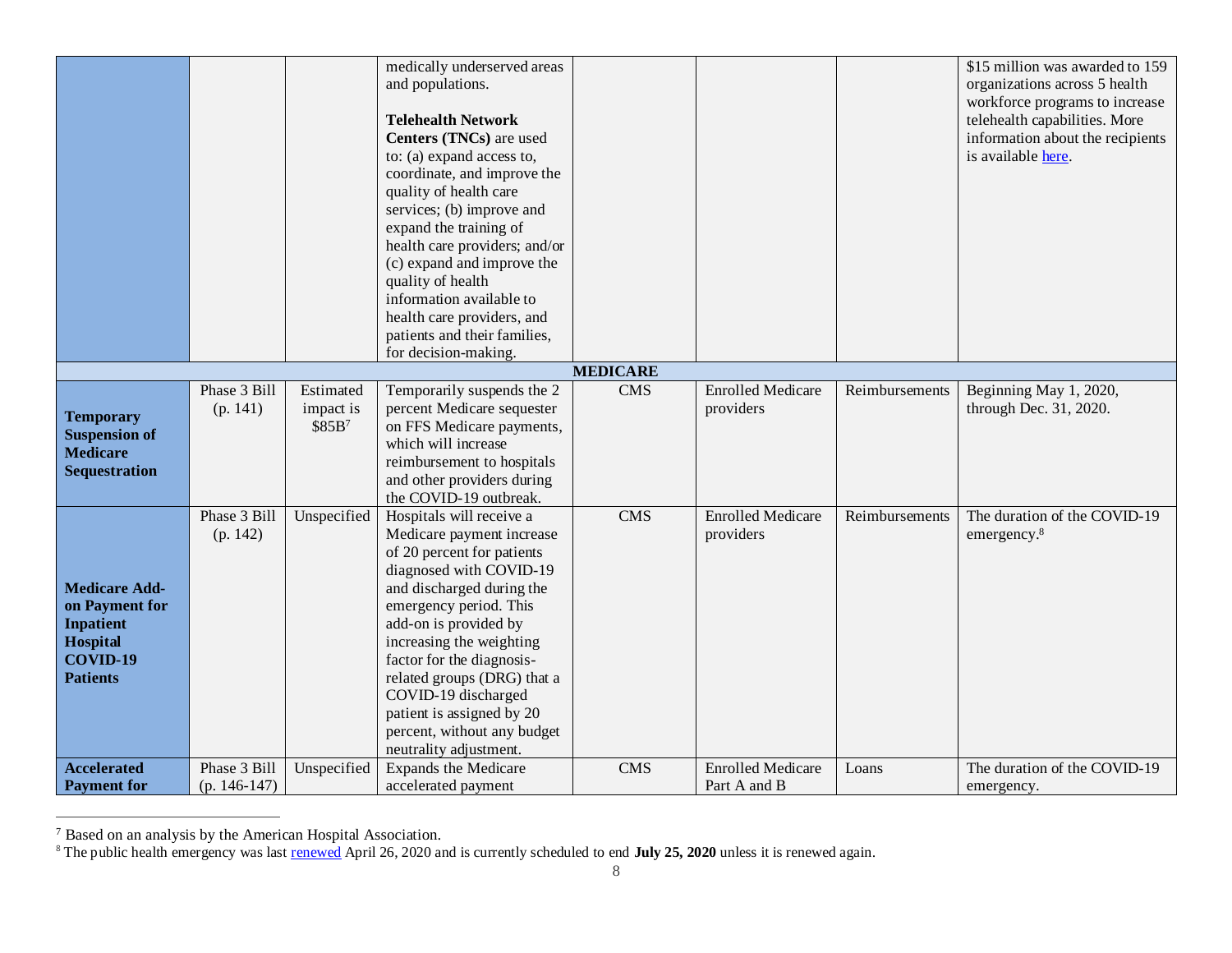| <b>Providers and</b>   |                |             | program, allowing hospitals                                  |            | providers/suppliers,   |                |                                 |
|------------------------|----------------|-------------|--------------------------------------------------------------|------------|------------------------|----------------|---------------------------------|
| <b>Hospitals</b>       |                |             | to request that the                                          |            | including CAHs,        |                | See CMS fact sheet for details. |
|                        |                |             | appropriate Medicare                                         |            | who: $(1)$ Have        |                |                                 |
|                        |                |             | <b>Administrative Contractor</b>                             |            | billed Medicare for    |                |                                 |
|                        |                |             | $(MAC): (1)$ make                                            |            | claims within 180      |                |                                 |
|                        |                |             | accelerated payments; (2)                                    |            | days; $(2)$ Are not in |                |                                 |
|                        |                |             | increase the amount of                                       |            | bankruptcy; $(3)$      |                |                                 |
|                        |                |             | payment that would                                           |            | Are not under          |                |                                 |
|                        |                |             | otherwise be made available                                  |            | active medical         |                |                                 |
|                        |                |             | to the hospital under the                                    |            | review or program      |                |                                 |
|                        |                |             | Medicare program up to 100                                   |            | integrity              |                |                                 |
|                        |                |             | percent (or 125 percent for                                  |            | investigation; and     |                |                                 |
|                        |                |             | critical access hospitals); (3)                              |            | $(4)$ Do not have      |                |                                 |
|                        |                |             | extend the period of                                         |            | any outstanding        |                |                                 |
|                        |                |             | accelerated payments up to                                   |            | delinquent             |                |                                 |
|                        |                |             | six months; $(4)$ allow up to                                |            | Medicare               |                |                                 |
|                        |                |             | 120 days before claims are                                   |            | overpayments.          |                |                                 |
|                        |                |             | offset to recoup any                                         |            |                        |                |                                 |
|                        |                |             | accelerated payments; and                                    |            |                        |                |                                 |
|                        |                |             | (5) allow at least 12 months                                 |            |                        |                |                                 |
|                        |                |             | from the first accelerated                                   |            |                        |                |                                 |
|                        |                |             | payment date before                                          |            |                        |                |                                 |
|                        |                |             | payment in full is required.                                 |            |                        |                |                                 |
|                        | Phase 3 Bill   | Unspecified | <b>Increases Medicare access</b>                             | <b>CMS</b> | Medicare enrolled      | Reimbursements | The duration of the COVID-19    |
|                        | $(p. 142-143)$ |             | for post-acute care during                                   |            | LTCHs, IRFs            |                | emergency. <sup>9</sup>         |
|                        |                |             | the COVID-19 emergency                                       |            |                        |                |                                 |
|                        |                |             | by permitting long-term                                      |            |                        |                |                                 |
|                        |                |             | care hospitals (LTCHS) to                                    |            |                        |                |                                 |
|                        |                |             | maintain their designation                                   |            |                        |                |                                 |
|                        |                |             | even if more than 50 percent<br>of the LTCH's cases are less |            |                        |                |                                 |
| <b>Increased</b>       |                |             | intensive.                                                   |            |                        |                |                                 |
| <b>Medicare Access</b> |                |             |                                                              |            |                        |                |                                 |
| for Post-Acute         |                |             | Permits the Secretary of                                     |            |                        |                |                                 |
| <b>Care</b>            |                |             | HHS to waive site-neutral                                    |            |                        |                |                                 |
|                        |                |             | payment rates that currently                                 |            |                        |                |                                 |
|                        |                |             | apply to LTCHs for a                                         |            |                        |                |                                 |
|                        |                |             | patient discharge if a patient                               |            |                        |                |                                 |
|                        |                |             | was admitted during the                                      |            |                        |                |                                 |
|                        |                |             | emergency period and in                                      |            |                        |                |                                 |
|                        |                |             | response to the COVID-19                                     |            |                        |                |                                 |
|                        |                |             | pandemic. This provision                                     |            |                        |                |                                 |

<sup>&</sup>lt;sup>9</sup> The public health emergency was last [renewed](https://www.phe.gov/emergency/news/healthactions/phe/Pages/covid19-21apr2020.aspx) April 26, 2020 and is currently scheduled to end **July 25, 2020** unless it is renewed again.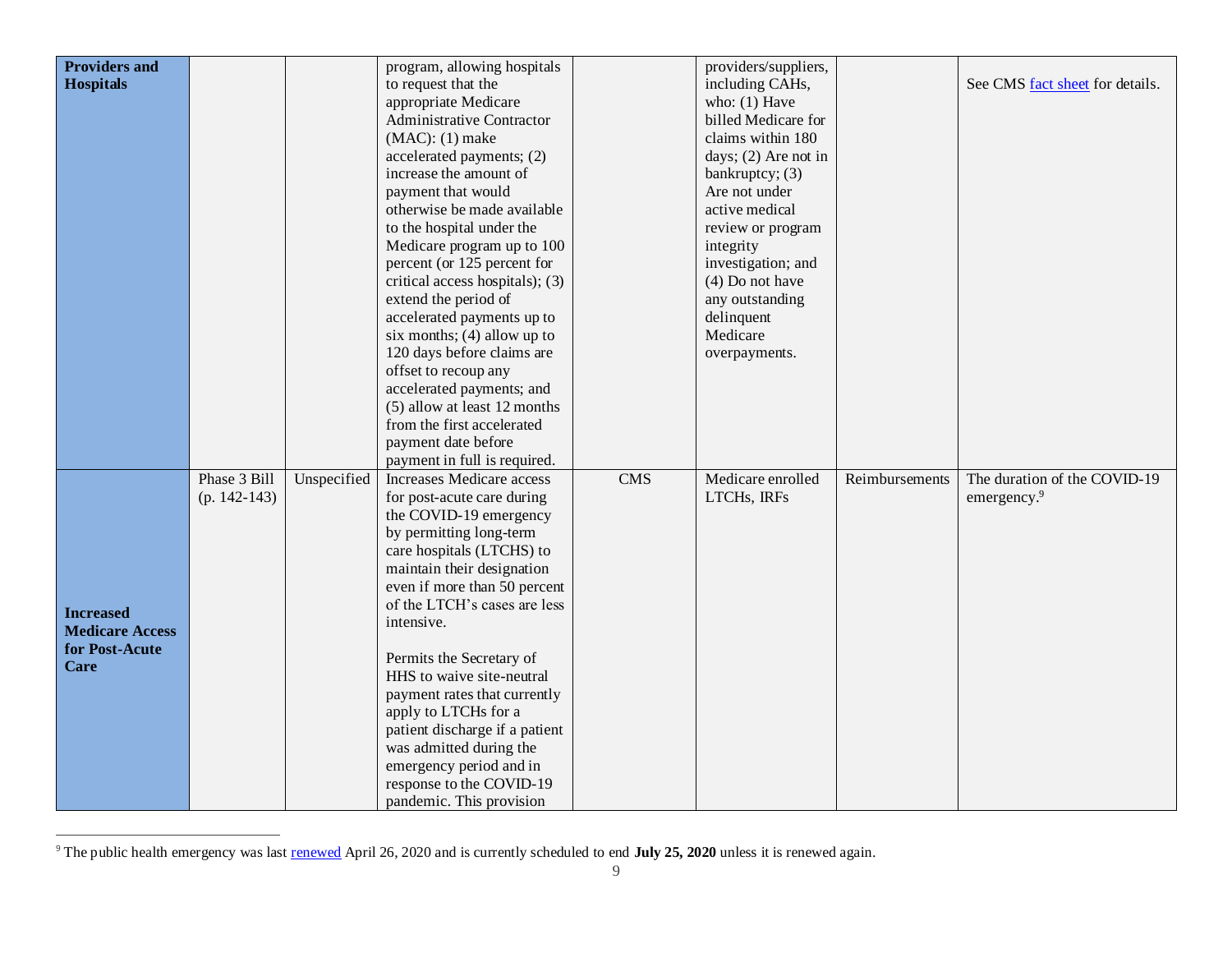|                          |                |             | also waives the Inpatient                                 |                 |                      |                |                                         |
|--------------------------|----------------|-------------|-----------------------------------------------------------|-----------------|----------------------|----------------|-----------------------------------------|
|                          |                |             | Rehabilitation Facility (IRF)                             |                 |                      |                |                                         |
|                          |                |             | three-hour rule.                                          |                 |                      |                |                                         |
|                          | Phase 3 Bill   | Unspecified | Removes prohibitions on                                   | <b>CMS</b>      | Medicare enrolled    | Reimbursement  | The duration of the COVID-19            |
|                          | $(p. 144-145)$ |             | billing Medicare for home                                 |                 | acute care hospitals |                | emergency. <sup>10</sup>                |
|                          |                |             | and community-based                                       |                 |                      |                |                                         |
|                          |                |             | services delivered in acute                               |                 |                      |                |                                         |
|                          |                |             | care hospitals provided they                              |                 |                      |                |                                         |
|                          |                |             | are: (1) identified in the care                           |                 |                      |                |                                         |
| <b>Home</b> and          |                |             | plan; (2) provided to meet                                |                 |                      |                |                                         |
| <b>Community-</b>        |                |             | needs of the individual that                              |                 |                      |                |                                         |
| <b>Based Services in</b> |                |             | are not met through hospital                              |                 |                      |                |                                         |
| <b>Acute Care</b>        |                |             | services; (3) not a substitute                            |                 |                      |                |                                         |
| <b>Hospitals</b>         |                |             | for services that the hospital                            |                 |                      |                |                                         |
|                          |                |             | is obligated to provide, and                              |                 |                      |                |                                         |
|                          |                |             | (4) designed to ensure                                    |                 |                      |                |                                         |
|                          |                |             | smooth transitions between                                |                 |                      |                |                                         |
|                          |                |             | acute care settings and                                   |                 |                      |                |                                         |
|                          |                |             | home and community-based                                  |                 |                      |                |                                         |
|                          |                |             | settings.                                                 |                 |                      |                |                                         |
|                          | Phase 3 Bill   | Unspecified | Provides additional                                       | <b>CMS</b>      | <b>Enrolled DMS</b>  | Reimbursements | <b>DME:</b> Rate are frozen from        |
|                          | (p. 143;       |             | Medicare payment                                          |                 | suppliers, clinical  |                | March 6, 2020 through the               |
|                          | 145)           |             | adjustments, including:                                   |                 | labs                 |                | duration of the COVID-19                |
|                          |                |             | Pausing scheduled Medicare                                |                 |                      |                | emergency.                              |
|                          |                |             | payment reductions for                                    |                 |                      |                |                                         |
|                          |                |             | durable medical equipment;                                |                 |                      |                | <b>CLFS:</b> Delays reporting of        |
| <b>Additional</b>        |                |             | and                                                       |                 |                      |                | private payer data to March 31,         |
| <b>Medicare</b>          |                |             |                                                           |                 |                      |                | 2022 for the period from                |
| <b>Payment</b>           |                |             | Stopping scheduled                                        |                 |                      |                | December 31, 2021 - January 1,<br>2022. |
| <b>Adjustments</b>       |                |             | reductions in Medicare                                    |                 |                      |                |                                         |
|                          |                |             | reimbursement for clinical<br>diagnostic laboratory tests |                 |                      |                | Delays implementation of                |
|                          |                |             | furnished to beneficiaries in                             |                 |                      |                | scheduled reductions a year             |
|                          |                |             | 2021 (also delays reporting                               |                 |                      |                | from 2021 to 2022.                      |
|                          |                |             | private payor data for one                                |                 |                      |                |                                         |
|                          |                |             | year).                                                    |                 |                      |                |                                         |
|                          |                |             |                                                           | <b>MEDICAID</b> |                      |                |                                         |
| <b>Delay of</b>          | Phase 3 Bill   | No new      | Delays the \$4 billion in                                 | <b>CMS</b>      | Medicare             | Reimbursements | DSH reductions for FY 2021              |
| <b>Medicaid</b>          | $(p. 149-150)$ | funds;      | Medicaid disproportionate                                 |                 | Disproportionate     |                | are delayed until Dec. 1, 2020          |
| <b>Disproportionate</b>  |                | delays and  | share hospital (DSH)                                      |                 | Share Hospitals      |                | (as opposed to Sept. 30, 2020).         |
| <b>Share Hospital</b>    |                | reduces     | reductions for fiscal year                                |                 |                      |                | No additional cuts after FY             |
| <b>Reductions</b>        |                |             | 2020.                                                     |                 |                      |                | 2025.                                   |